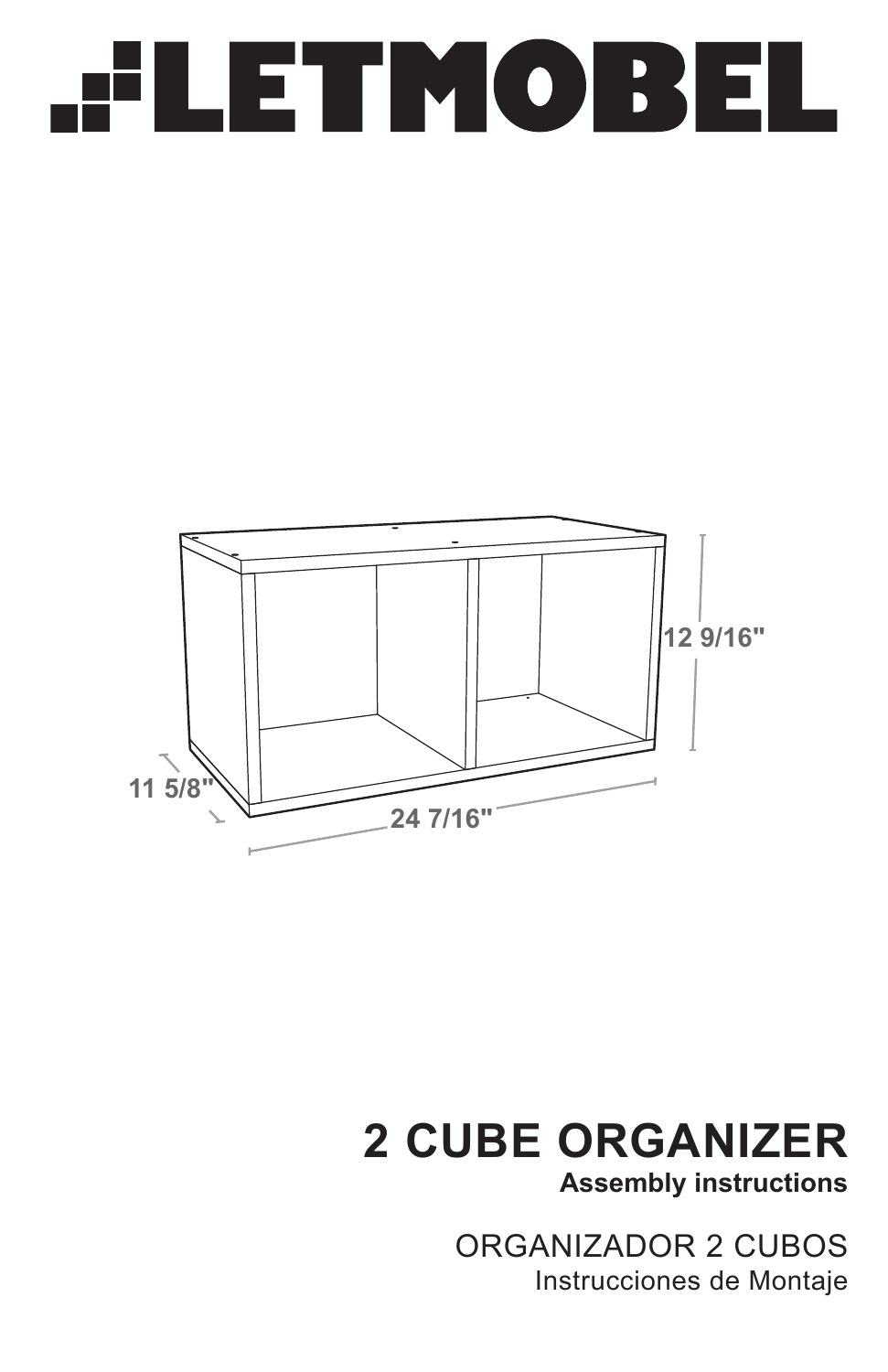#### **Thank you** for purchasing a **LETMOBEL** product!

We guarantee the quality and durability of all our designs, each made with top quality TFL products and 100% manufactured in the USA. Our organizer is durable and resists stains and wear. Thank you for purchasing our product!

¡**Gracias** por adquirir un producto **LETMOBEL**!

Garantizamos calidad y durabilidad en todos nuestros diseños, cada uno hecho con TFL de primera calidad y 100% fabricado en EE.UU. Nuestro organizador es duradero y resistente a las manchas y al desgaste. ¡Gracias por adquirir nuestro producto!

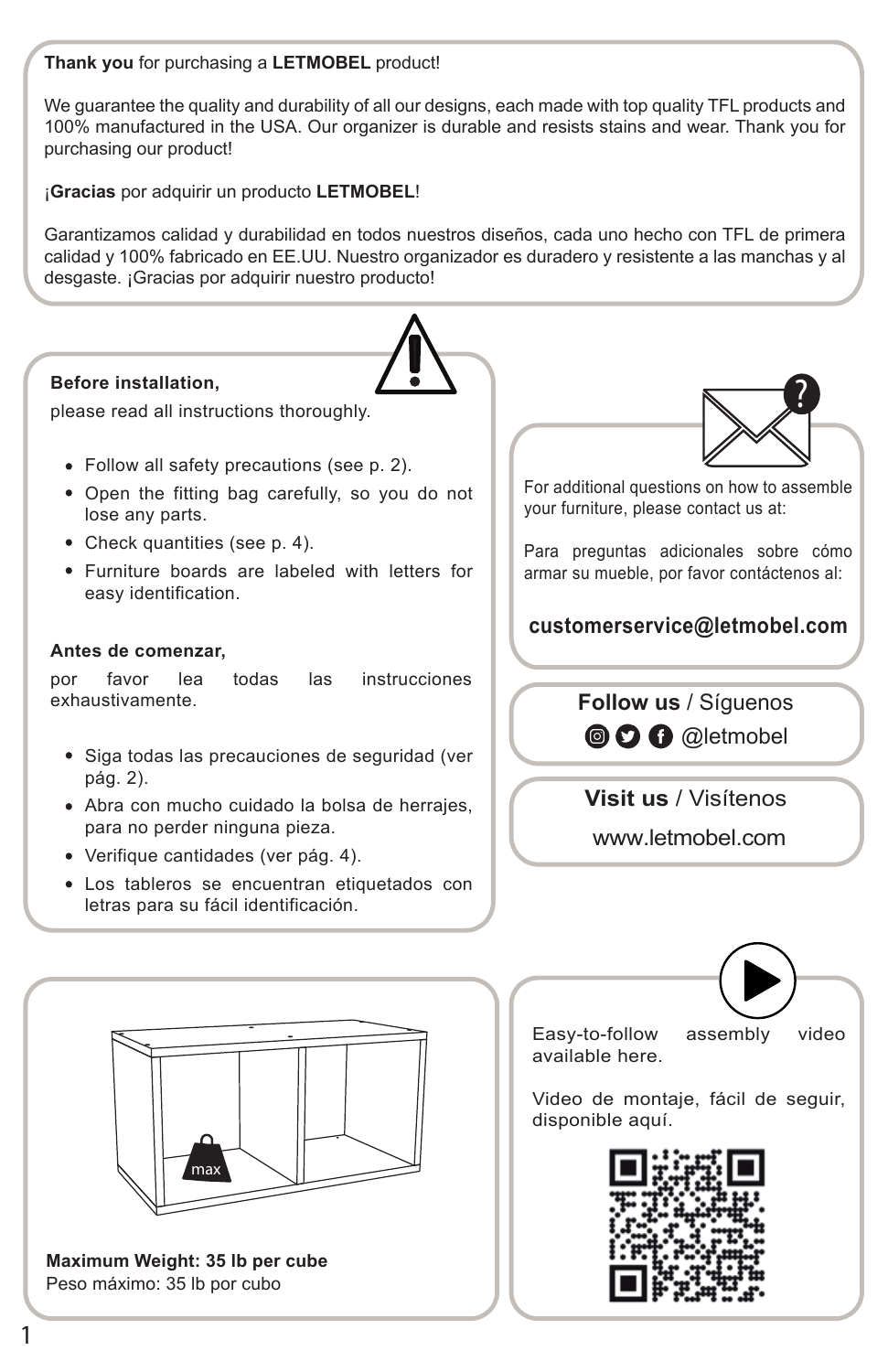

#### **Please follow these instructions in order to avoid personal injury and/or damage to objects.**

- This organizer contains small parts which could be a choking hazard for small children.
- We recommend that you protect your work surface during assembly to prevent scratching or damage to tabletops, wood floors, etc.
- We recommend that you do not drag the organizer. Heavy furniture should be handled by two people.
- It is important to Not overload the organizer. This furniture was designated to support 35 lb per cube. If any shelf, upper or lower part of the furniture, arches or bends, it is overloaded, and this can cause a collapse.
- Always empty the organizer before moving it.
- Do not hang this organizer on the wall as the structure of the furniture is not designed for wall hanging.
- Do not climb or step on any part of the organizer. The furniture may become unstable and either tip or collapse.
- Follow proper safety procedures when using power tools and ladders (when applicable).
- Do not mount or attach anything to the sides, rear, or front of the organizer as this can create a force which can cause the organizer to tip.
- To prevent this furniture from tipping over it must be permanently fixed to the wall with the included wall attachment devices. if you cannot use the attachment devices on your wall consult your local hardware store for appropriate mounting hardware.
- Do not place hot objects on the organizer surfaces.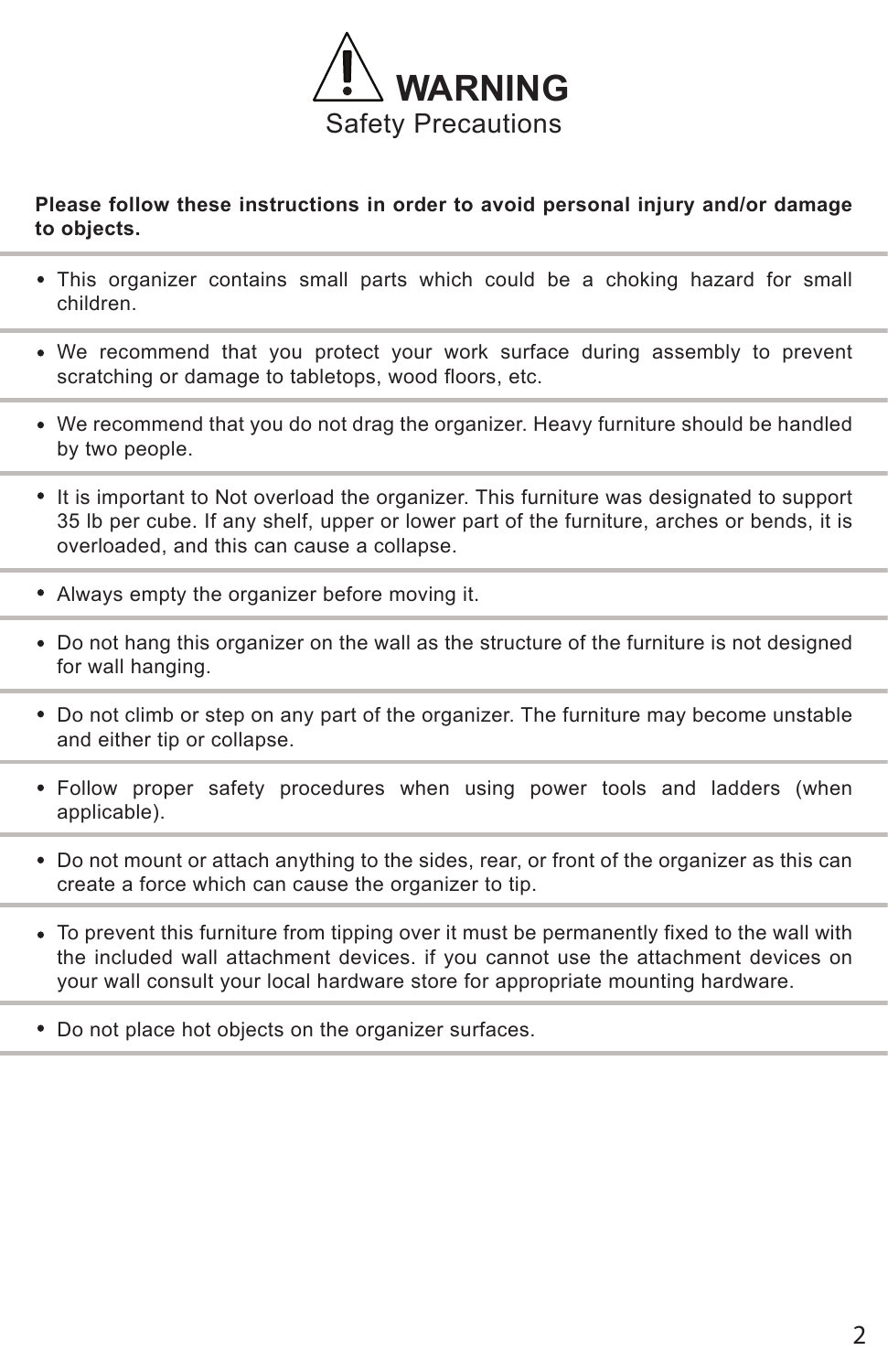

#### **Por favor siga las instrucciones para evitar lesiones corporales graves y/o daños a objetos.**

- Este organizador contiene piezas pequeñas que pueden causar asfixia a niños pequeños.
- Le recomendamos que proteja su superficie de trabajo durante el montaje para evitar rayones o daños en las mesas, pisos de madera, etc.
- Le recomendamos que no arrastre el organizador. Los muebles pesados deben ser manipulados por dos personas.
- Es importante que no sobrecargue el organizador. Este mueble fue diseñado para soportar 35 libras por cubo. Si algún estante, parte superior o inferior del mueble se arquea o se dobla, significa que está sobrecargado y podría provocar un colapso.
- Vacíe siempre el organizador antes de moverlo de lugar.
- No cuelgue este organizador en la pared, ya que la estructura del mueble no está diseñada para colgarse en la misma.
- No escale o suba en el organizador. El mueble puede resultar inestable y puede volcarse o colapsar.
- Siga los procedimientos de seguridad adecuados al usar herramientas eléctricas y escaleras (cuando sean aplicables).
- No instale o fije nada a los laterales del organizador o parte delantera o trasera ya que puede crear peso y resultar en que el mueble se vuelque.
- Para evitar que el organizador se vuelque, deje fijarse permanentemente a la pared con los dispositivos de fijación a la pared que se incluyen. Si no puede utilizar estos dispositivos de fijación en su pared visite su ferretería local para obtener los herrajes de montaje apropiados.
- Evite colocar objetos calientes sobre la superficie del organizador.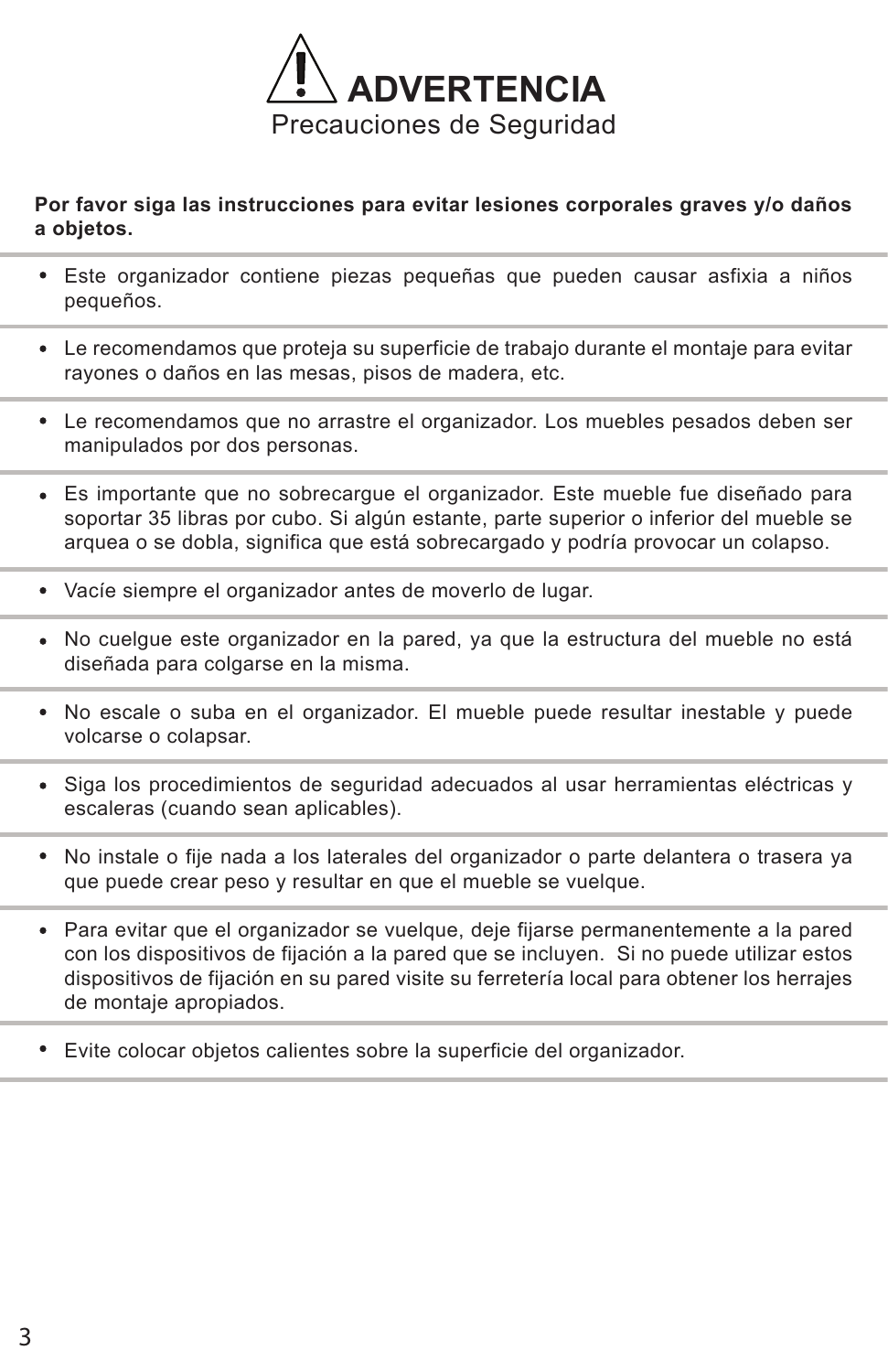### **Assemble Fittings** Herrajes para el Ensamblaje

 $\overline{\mathbb{C}}$ Tornillo Soporte en L Tornillo Soporte en L-Bracket Screw **L-Bracket Screw** Tornillo Pared Tornillo Pared Tornillo Allen Allen Screw **Allen Screw** Tornillo Allen Soporte en LWall Screw Soporte en l **Wall Screw** L-Bracket **L-Bracket EXAMPLE SECTION TITHE &** x 12 X 2  $X 2$   $X 2$ Adhesive Furniture Slider<br>Deslizador Autoadhesivo **Adhesive Furniture Slider** Deslizador Autoadhesivo

# **Required Tools**

x 6

Herramientas requeridas

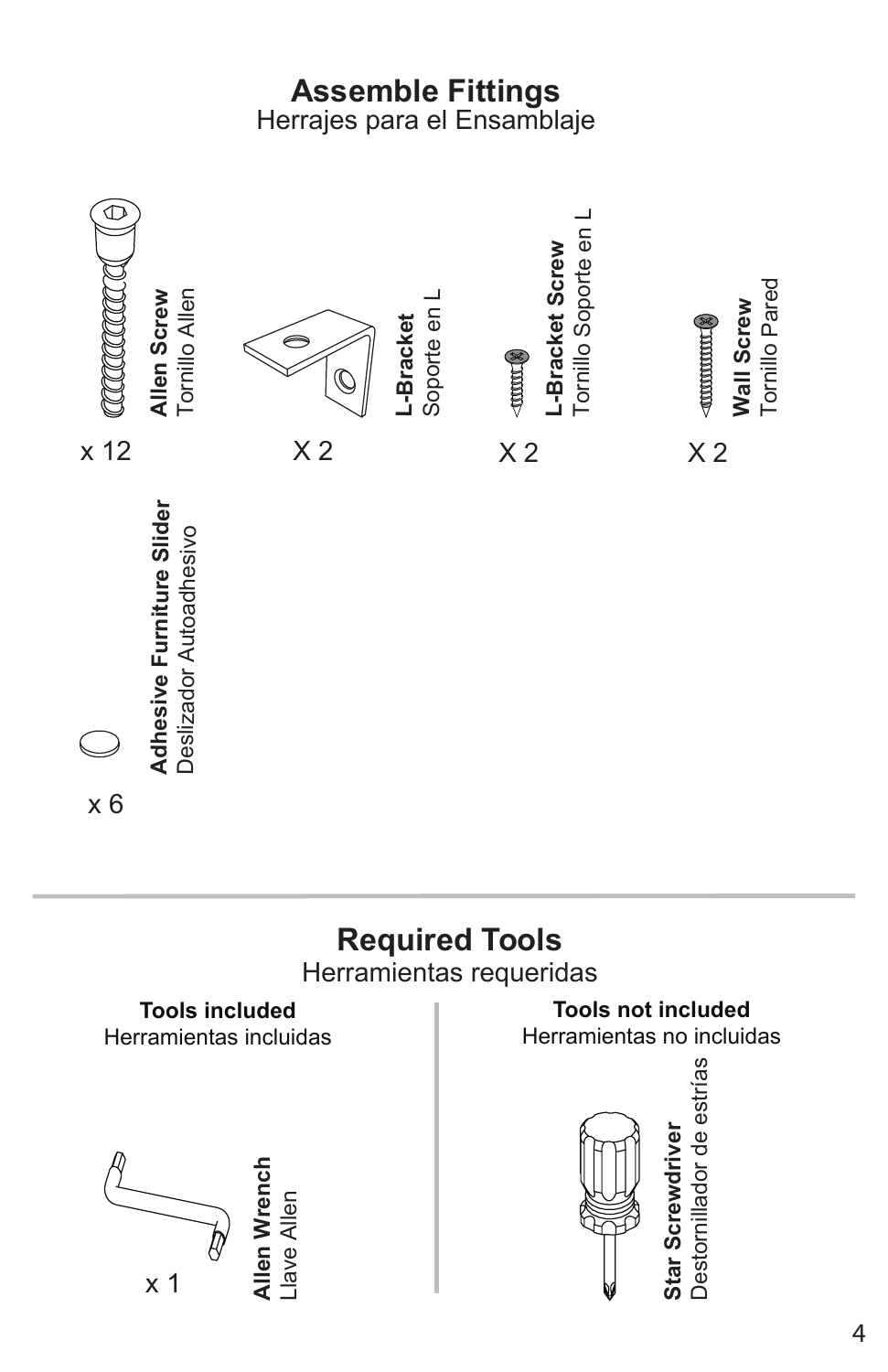## **Assembly Tips**

Consejos de Armado

**Some of the following tips, may not apply to your specific organizer** Es posible que algunos de los siguientes consejos no se apliquen a su organizador

> **Allen Screw Drilling Depth**  Profundidad de Perforación del Tornillo Allen **TIP 1**





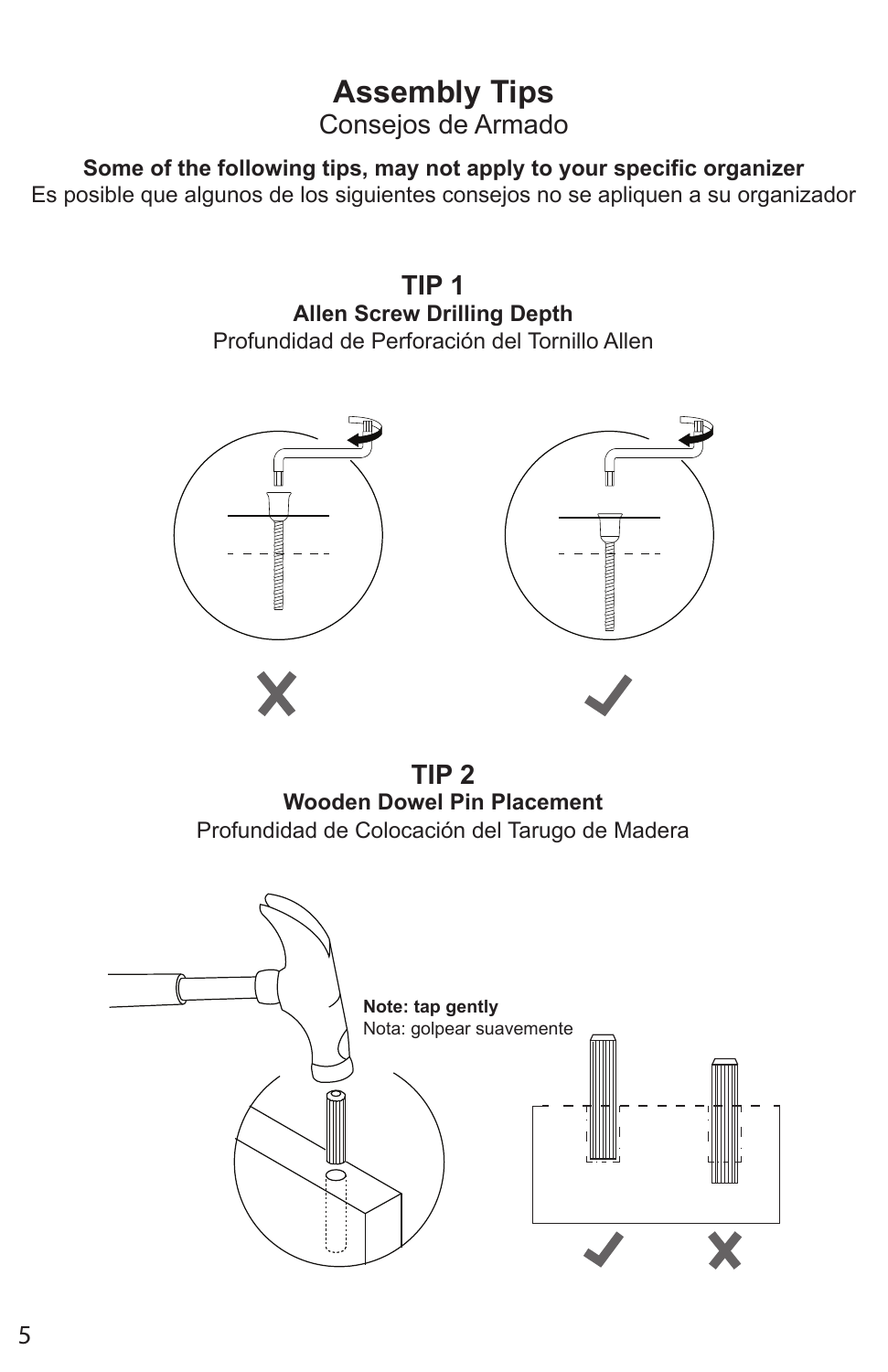# **Assembly Boards**

Tableros de Ensamblaje



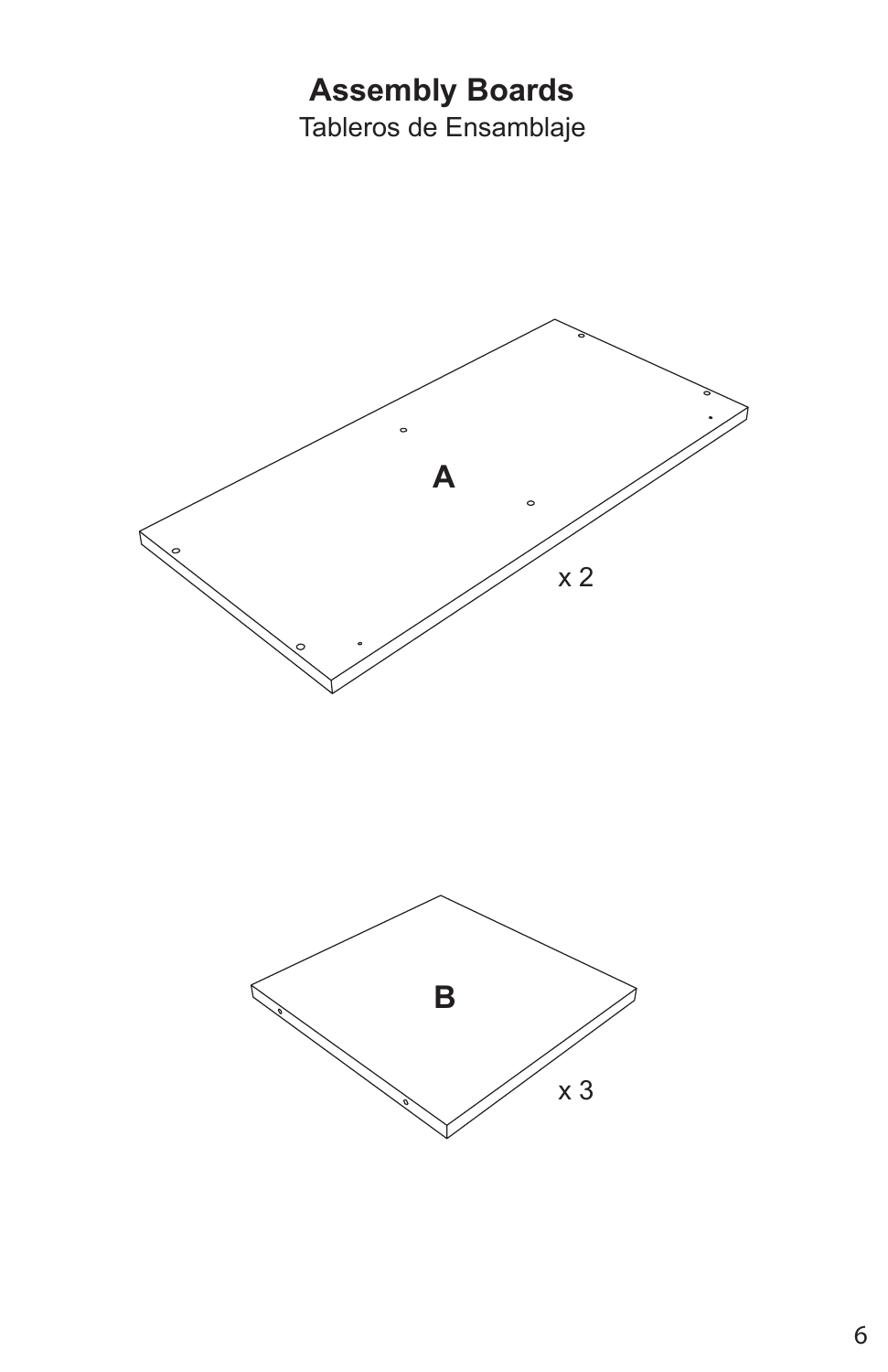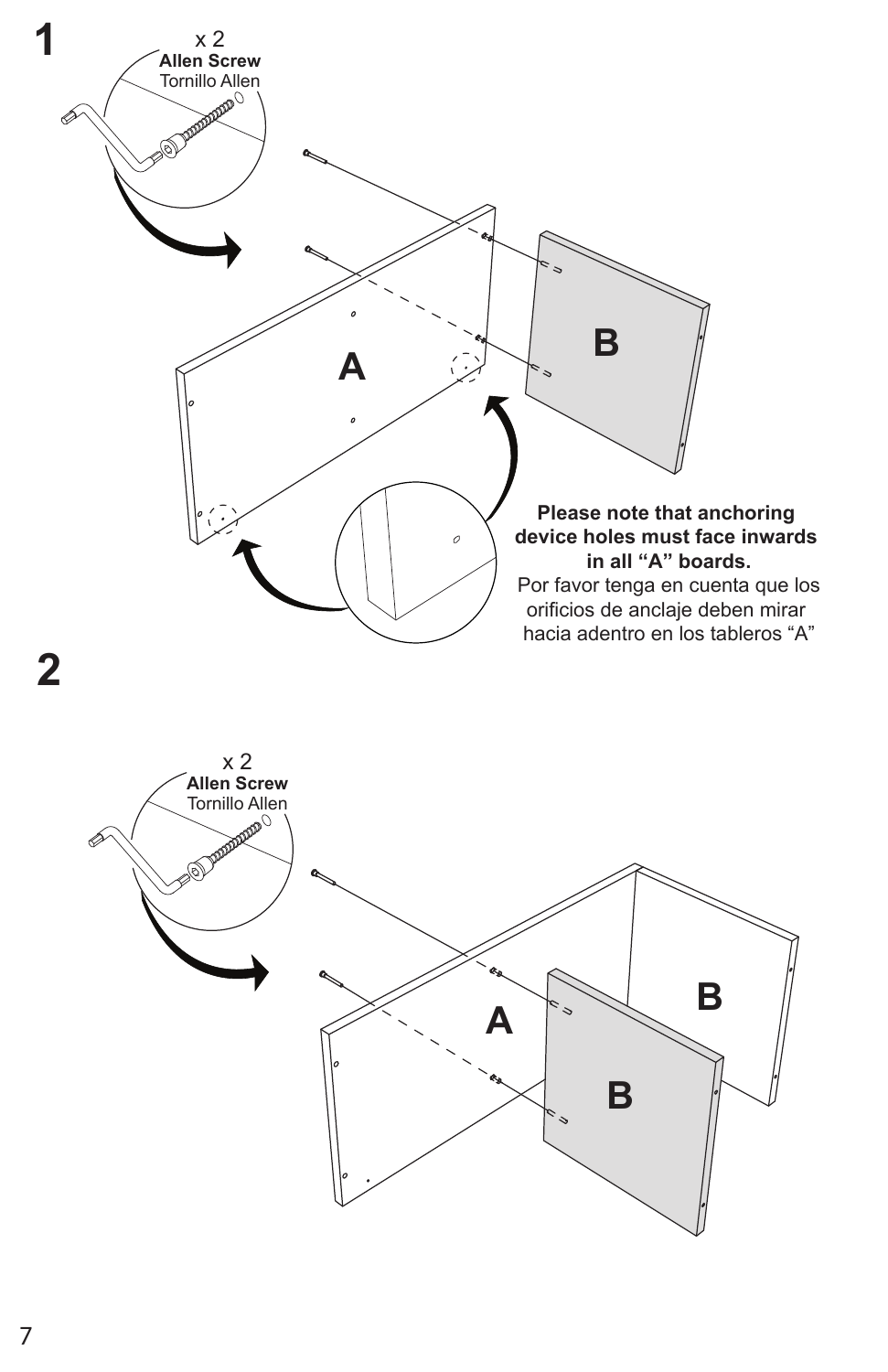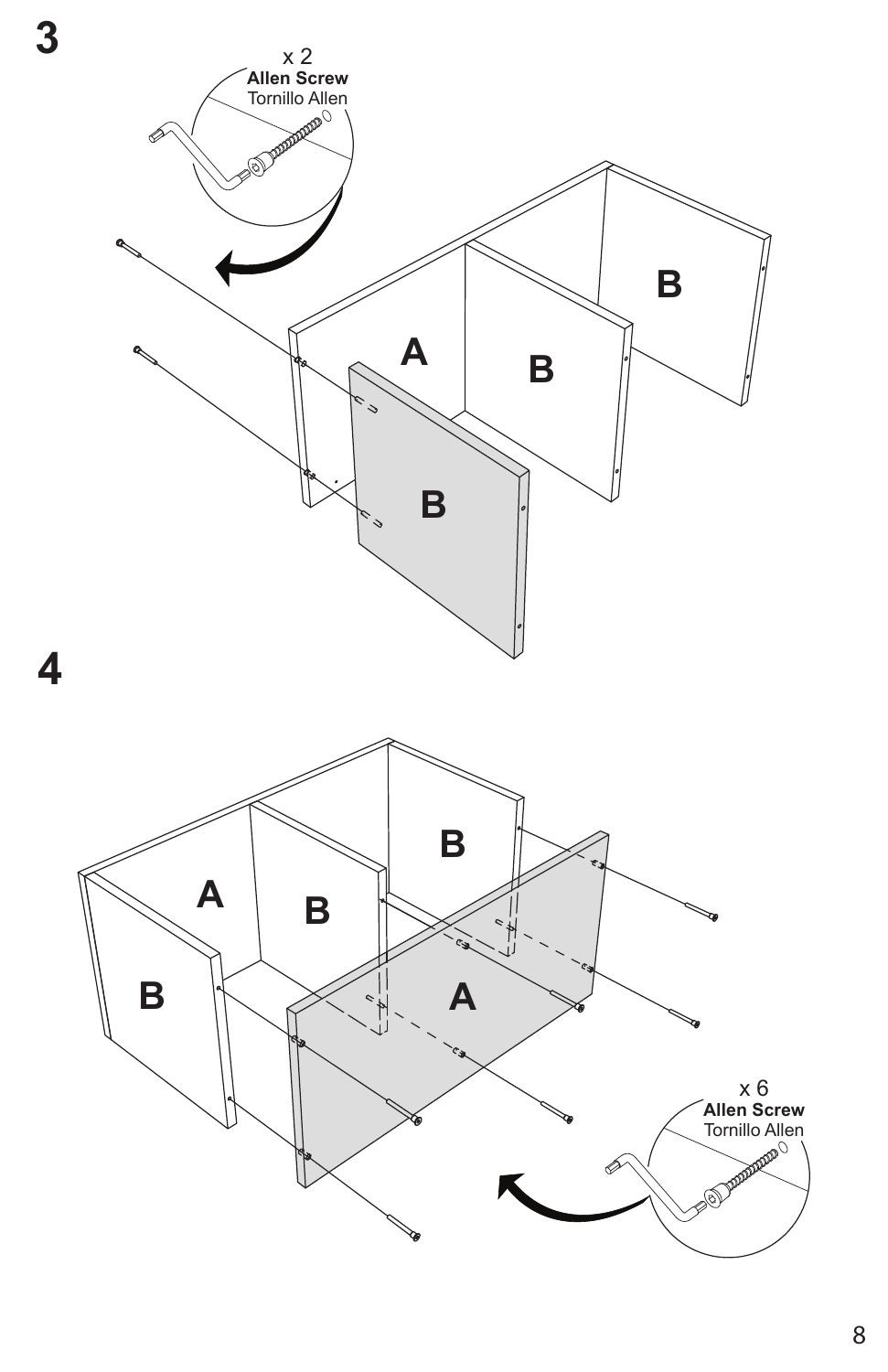#### **Select the position to install**

Seleccionar la posición a instalar



**A. Horizontal Position** / A. Posición Horizontal

## **5a**

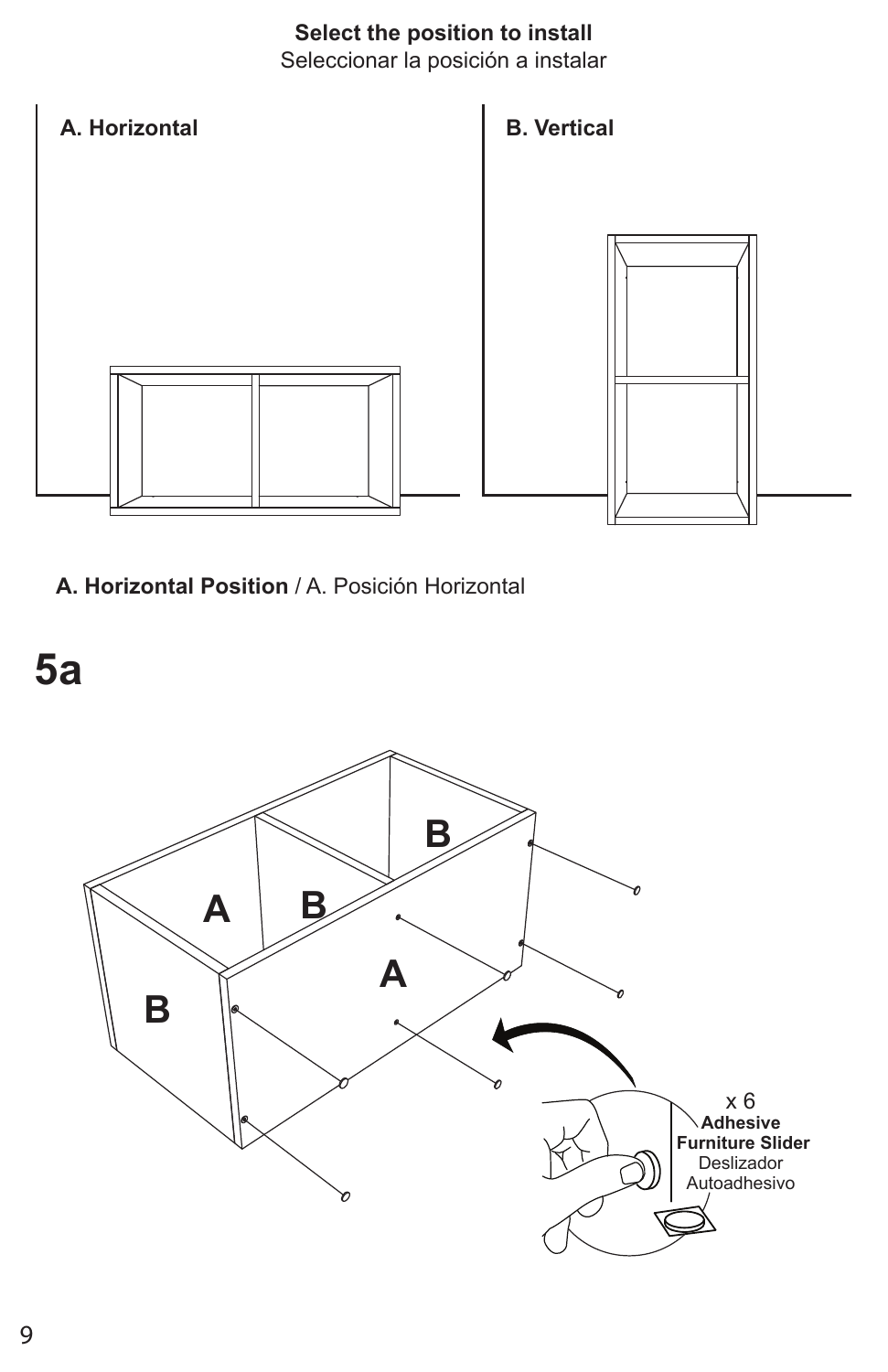Rotate the furniture Gire el mueble



7a

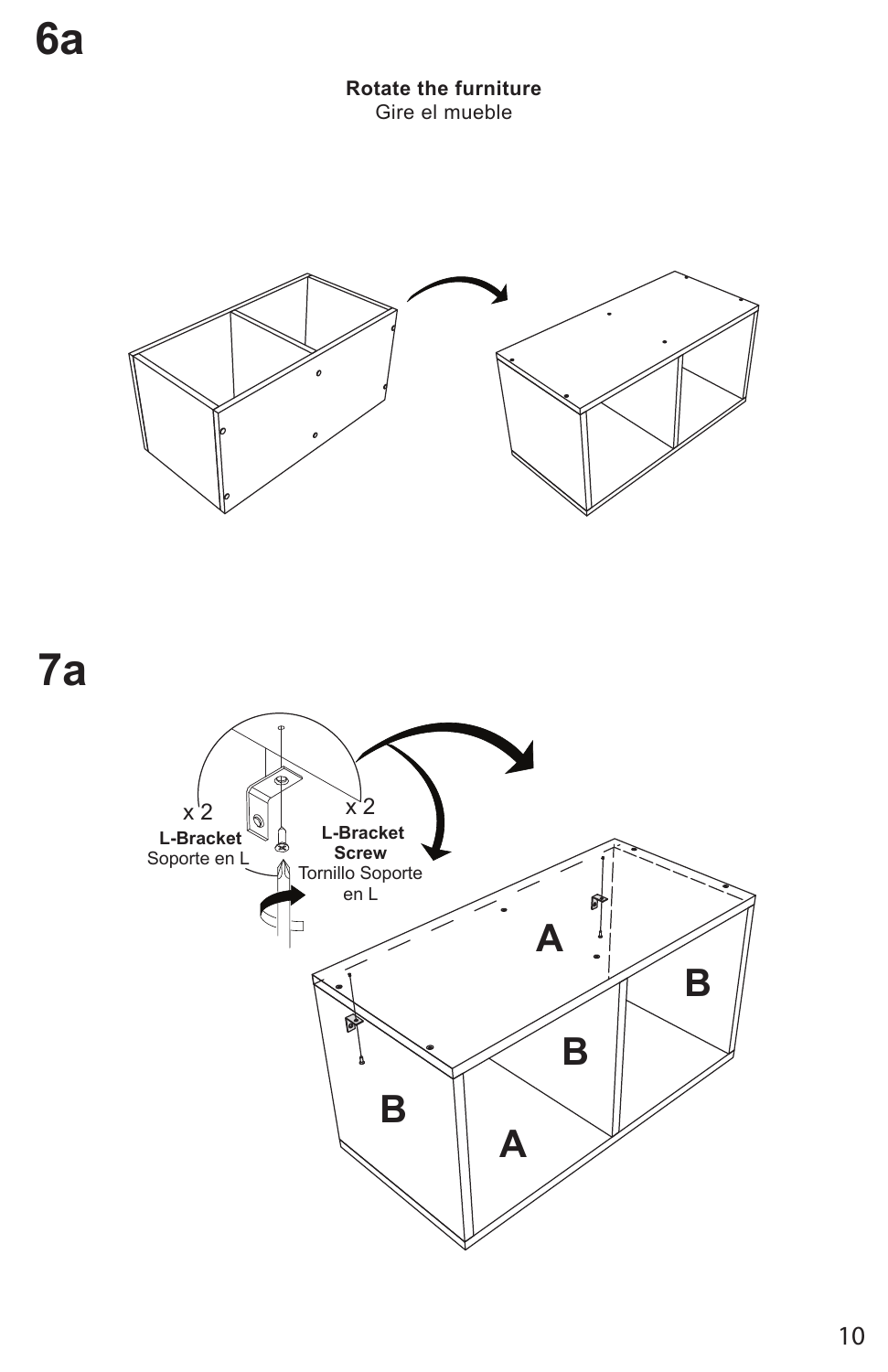

**B. Vertical Position** / B. Posición Vertical

## **5b**

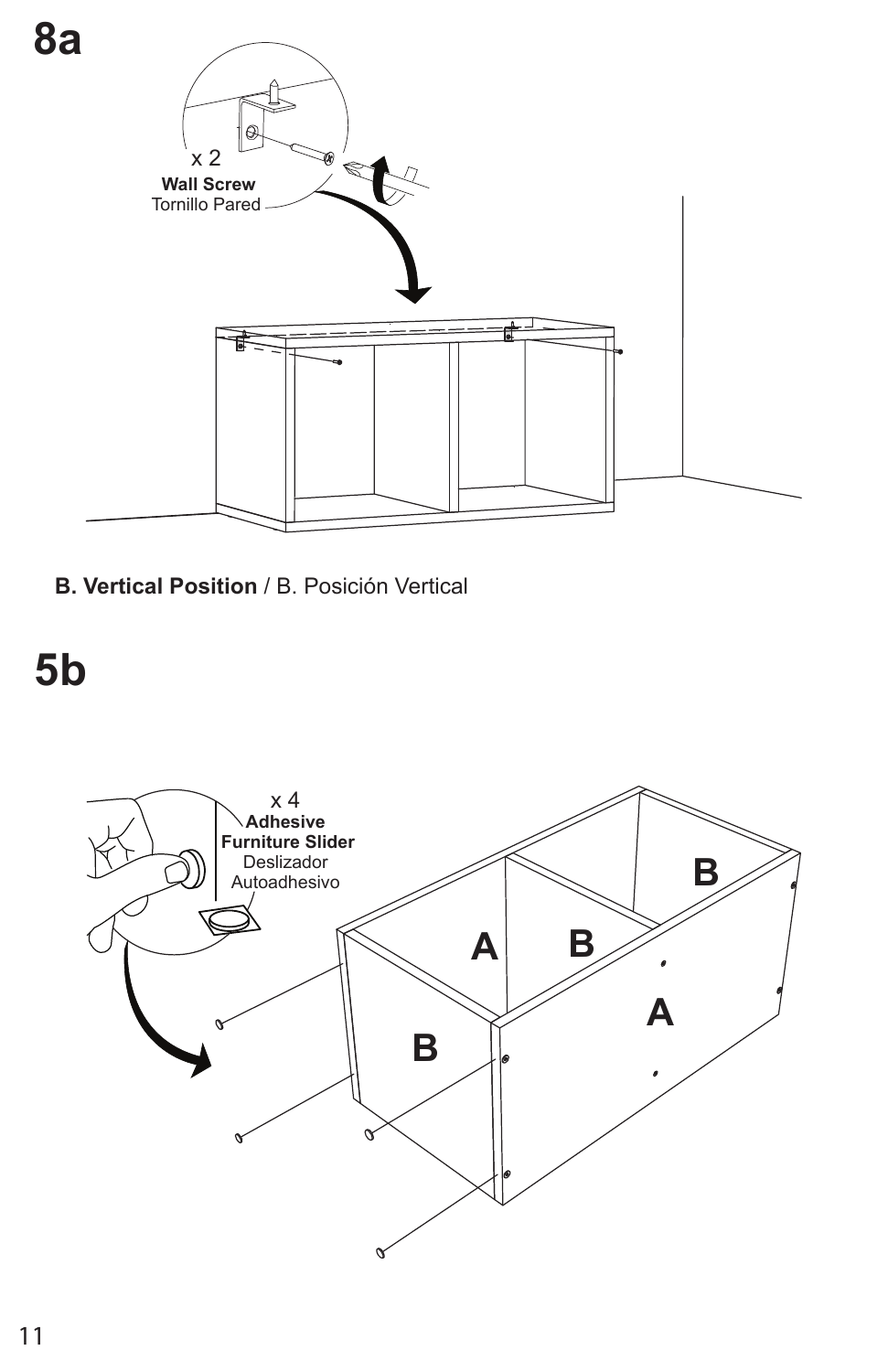Rotate the furniture Gire el mueble



7b

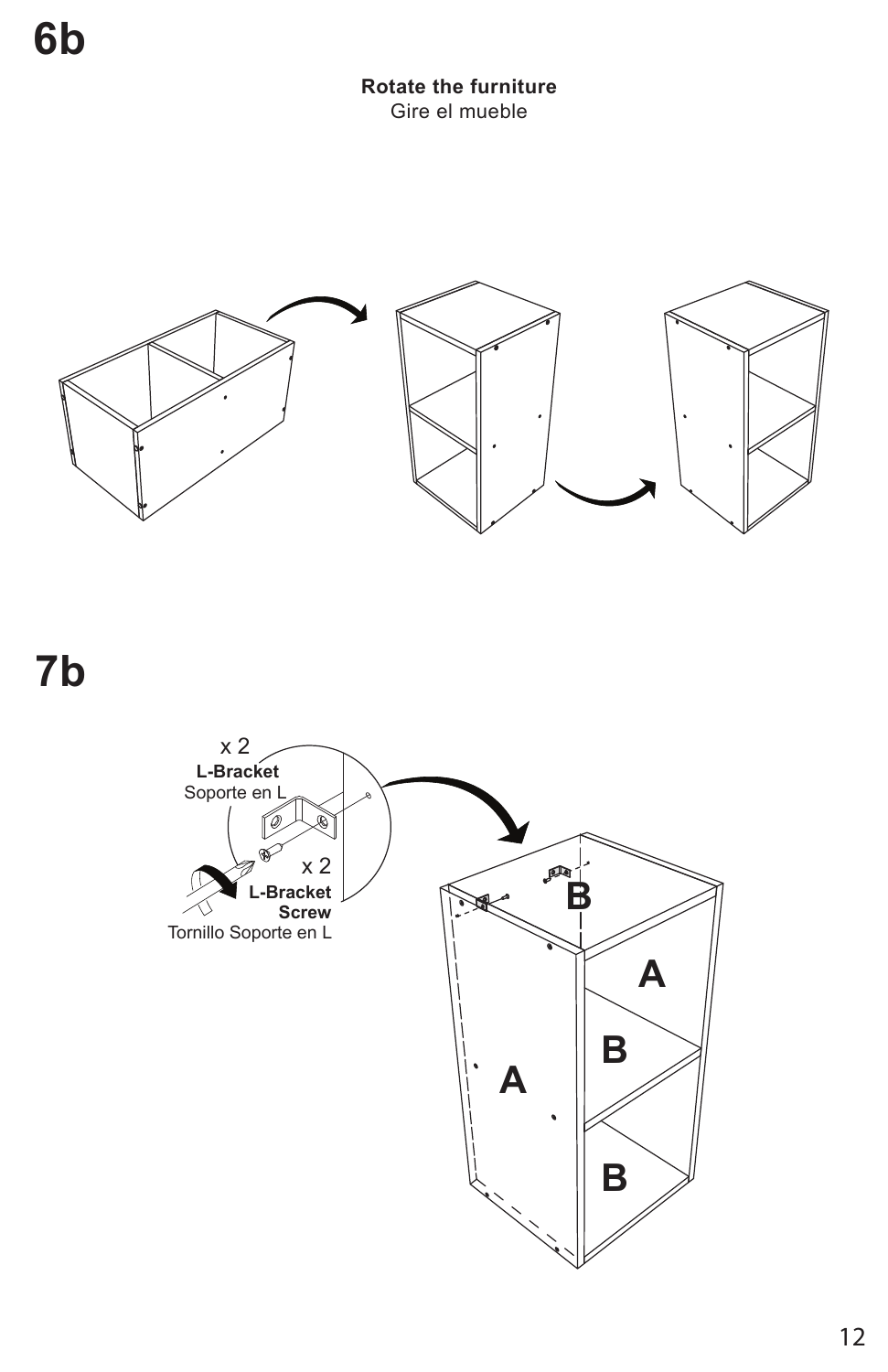$8<sub>b</sub>$